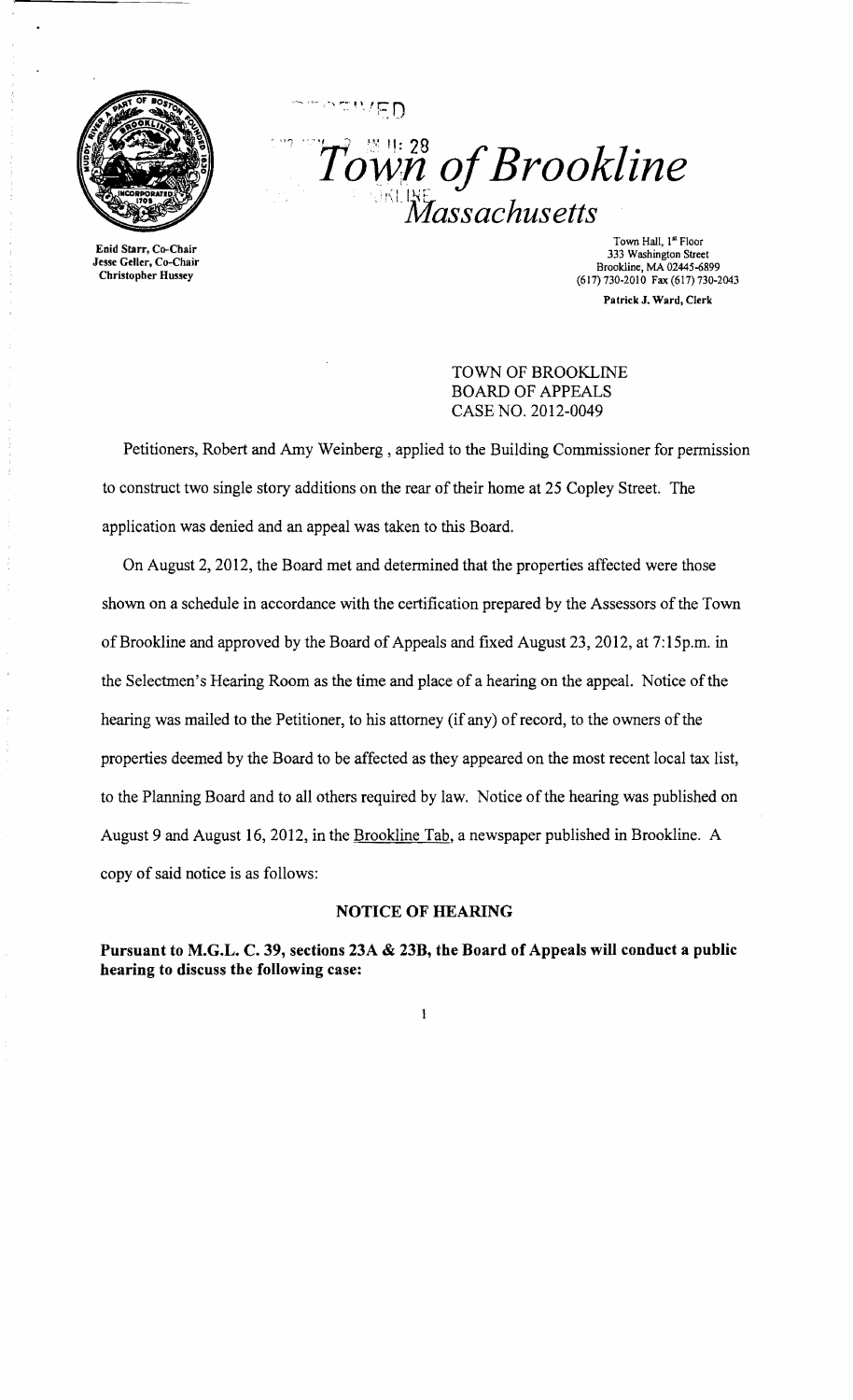Petitioner: ROBERT WEINBERG AND AMY WEINBERG Owner: ROBERT WEINBERG AND AMY WEINBERG Location of Premises: 25 COPLEY ST. Date of Hearing: August 23, 2012 Time of Hearing: 07:15 PM Place of Hearing: Selectmen's hearing room, 6<sup>th.</sup> floor

A public hearing will be held for a variance and/or special permit from:

- 1. 5.20; Floor Area Ratio, variance required
- 2. 5.43; Exceptions to Yard and Setback Regulations, special permit required.
- 3. 5.70; Rear Yard Requirements, variance required
- 2. 8.02.2; Alteration or Extension, special permit required.

Of the Zoning By-Law to Construct a new addition requiring BOA relief

#### at 25 Copley Street.

Said premise located in an S-7 (Single Family) residence district.

*Hearings, once opened, may be continued by the Chair to a date and time certain. No further notice will be mailed to abutters or advertised in the TAB. Questions regarding whether a hearing has been continued, or the date and time of any hearing may be directed to the Zoning Administrator at* 617-734-2134 *or check meeting calendar at: http://calendars.town.brookline.ma.usIMasterTownCalandarl? FormID=* 158.

The Town of Brookline does not discriminate on the basis of disability in admission to, access to, *or operations ofits programs, services or activities. Individuals who need auxiliary aids for*  effective communication in programs and services of the Town of Brookline are invited to make *their needs known to the ADA Coordinator, Stephen Bressler, Town of Brookline, 11 Pierce Street, Brookline, 1l1A 02445. Telephone:* (617) *730-2330; TDD* (617) *730-2327.* 

### Enid Starr Jesse Geller Christopher Hussey

At the time and place specified in the notice, this Board held a public hearing. Present at the

hearing was Chairman, Jesse Geller and Board Members Lisa Sarafin and Mark Zuroff.

Attorney Jacob Walters, Business address 27 Harvard Street, Brookline, MA presented the case

for the petitioners.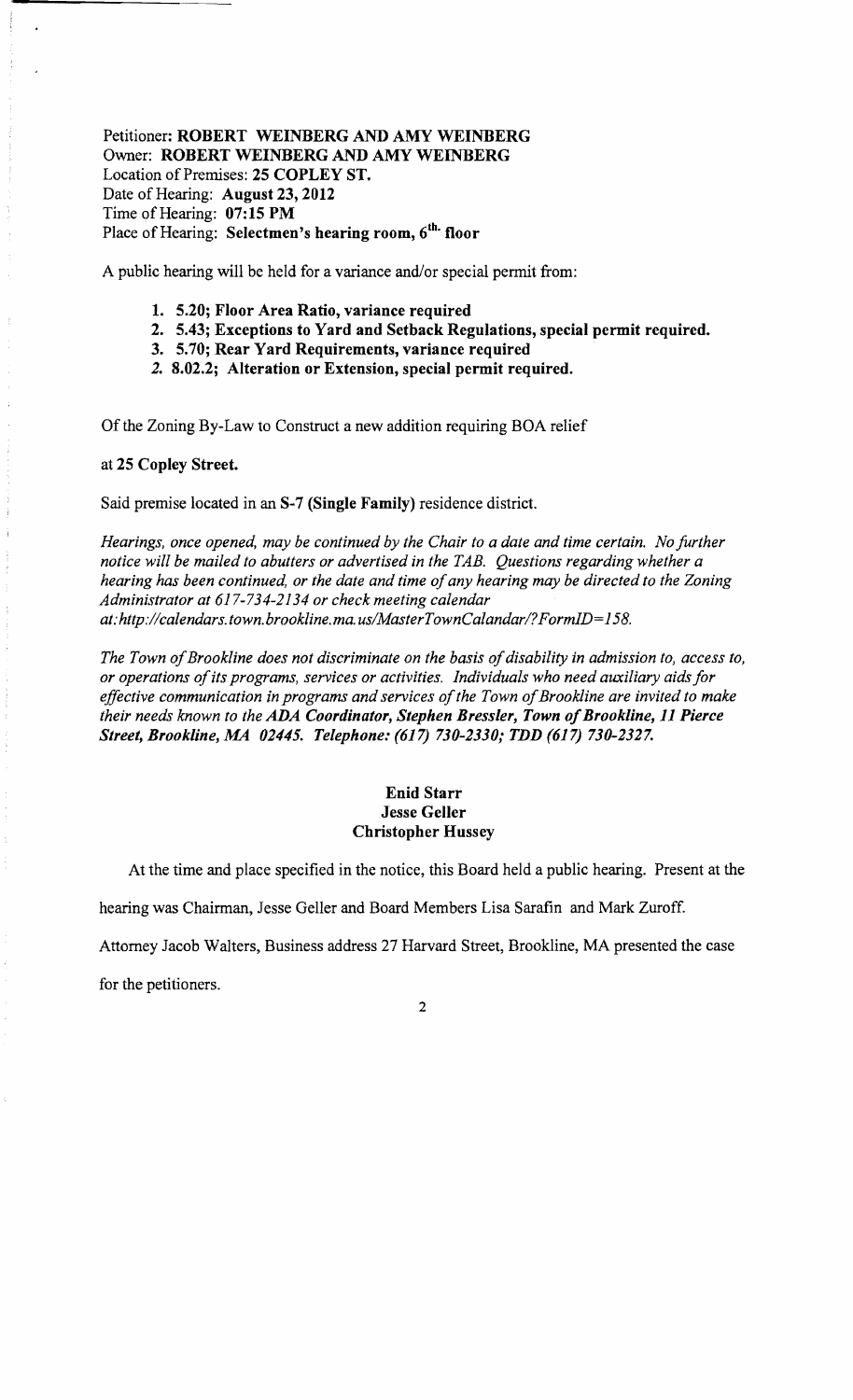Mr. Walters described the property at 25 Copley Street as a large single family house that was constructed in 1909. The surrounding uses are primarily single family residences.

Attorney Walters said his clients are proposing to add two small additions at the rear of the property, one to create a mud room and the other to enlarge the kitchen. The two additions would add a total of 61.2 square feet of additional living space. Mr. Walters said that his client's home is pre-existing, non-conforming as it is a large home on a small lot and exceeds the allowable Floor Area Ratio.

Mr. Walters said, as originally constructed, the structure exceeds the allowable FAR. Attorney Walters said a literal enforcement of the Zoning By-Law would result in a substantial hardship for the petitioner. He went on to say that this situation is the kind of situation a variance was designed to solve. He said the intent is to take a house from another era and bring it more closely into the 20<sup>th</sup> century and make it easier for the family to age in place. Attorney Walters pointed out two cases in support of his clients' request for a variance, 22 Borland Road and 16-18 Hawes Court, each of which the Zoning Board of Appeals approved.

Chairman Geller asked for a clarification of the FAR calculations. Michael Yanovitch, Chief Building Inspector, said that based on the FAR calculations made and submitted by the petitioners' architect, the petitioner's structure is over the allowable FAR. The additional FAR would further exacerbate the existing non-conformity.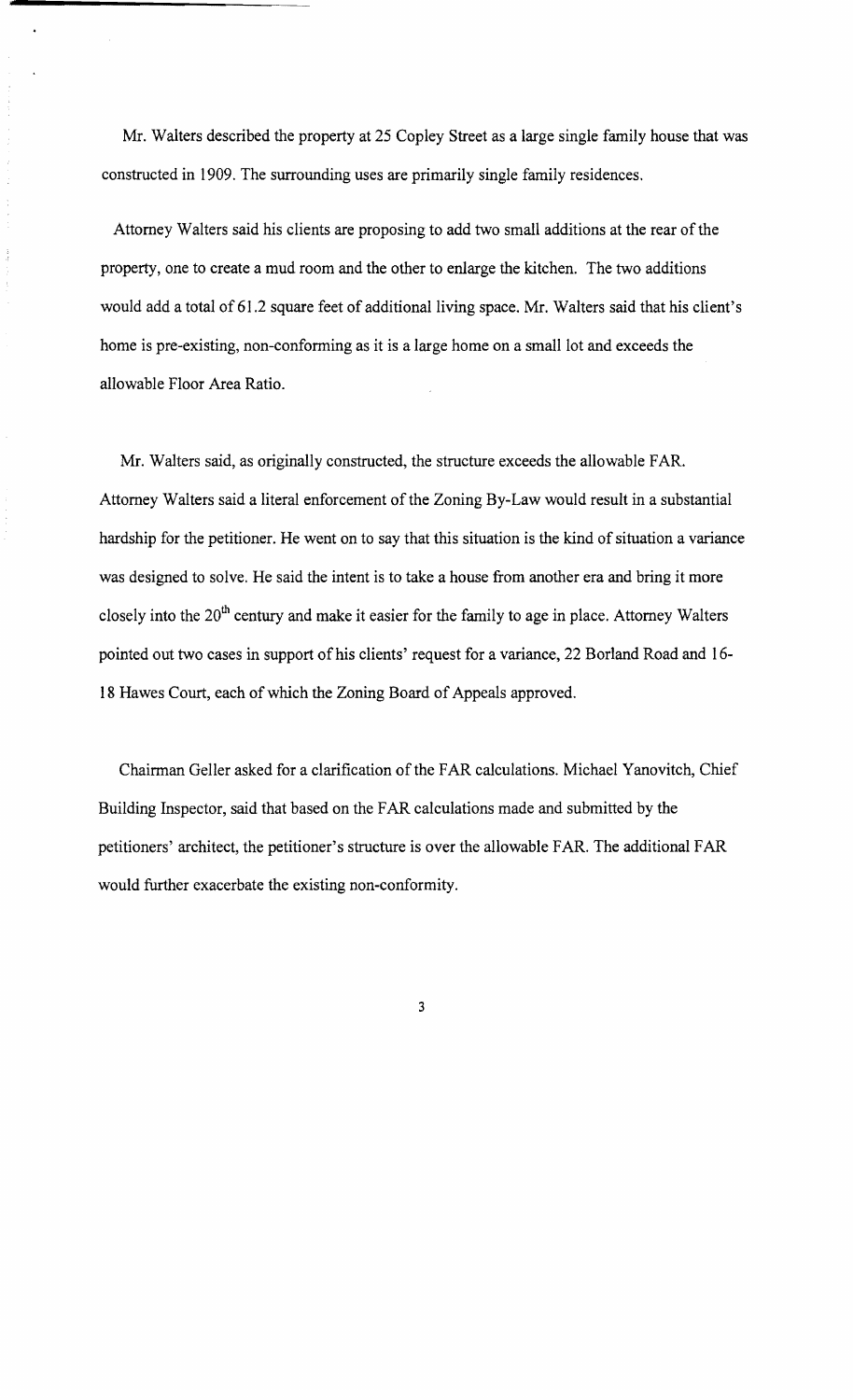The Chairman then asked if anyone in attendance wished to speak in support of the petitioners' proposal. Tom Wellington, of 18 Elba Street, Brookline, spoke in favor of the proposal.

Chairman Geller asked if anyone wished to speak in opposition. No one rose to speak.

Lara Curtis Hayes, Planner, delivered the findings of the Planning Department.

# **FINDINGS**

# Section 5.20 - Floor Area Ratio

| <b>Floor Area</b>       | <b>Allowed</b> | <b>Existing</b> | Proposed | Finding  |
|-------------------------|----------------|-----------------|----------|----------|
| <b>Floor Area Ratio</b> | .35            | .53             | .54      |          |
| $(\%$ of allowed)       | 100%           | 151%            | 154%     | Variance |
| Floor Area (s.f.)       | 2.450          | 3,711           | 3,772    |          |

# Section 5.70 - Rear Yard Setback

| <b>Dimensional Requirements</b> | Required |       | <b>Existing   Proposed</b> | Relief          |
|---------------------------------|----------|-------|----------------------------|-----------------|
| <b>Rear Yard Setback</b>        | 30'      | 31.3' | 28.3'                      | Special Permit* |

\* Under *Section 5.43*, the Board of Appeals may waive yard and setback requirements if a counterbalancing amenity is provided. The applicant is proposing to provide additional landscaping as a counterbalancing amenity.

## Section 8.02.2 - Alteration or Extension

A special permit is required to alter a pre-existing non-conforming structure or use.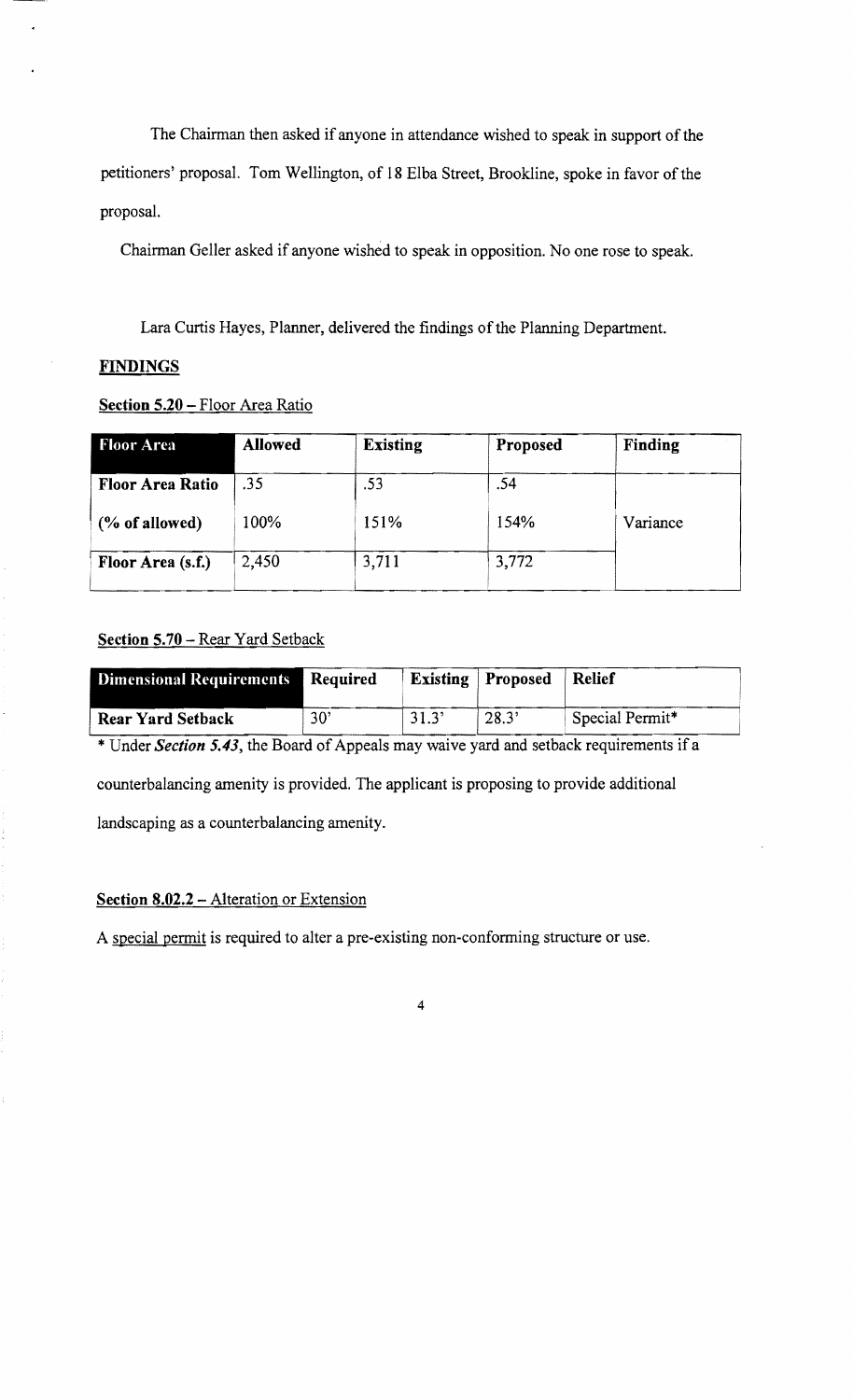Ms. Hayes said the Planning Board is supportive of this proposal to construct two rear additions. The additions are modest in size and appropriately scaled for the building and would improve the functionality of the existing kitchen. The Planning Board notes that the home currently exceeds the maximum floor area that could be allowed for the property but finds an additional 61.2 square feet of floor area to be rather de minimis.

**Therefore, should the Board of Appeals find the proposal meets the statutory grounds for a variance, the Planning Board recommends approval of the plans by I-Kanda Architects, dated** *6/2712012,* **subject to the following conditions:** 

- 1. Prior to the issuance of a building pennit, the applicant shall submit final plans and elevations subject to the review and approval of the Assistant Director of Regulatory Planning.
- 2. Prior to the issuance of a building permit, the applicant shall submit a final landscape plan indicating all counterbalancing amenities subject to the review and approval of the Assistant Director of Regulatory Planning.
- 3. Prior to the issuance of a building pennit, the applicant shall submit to the Building Commissioner for review and approval for conformance to the Board of Appeals decision: 1) a final site plan stamped and signed by a registered engineer or land surveyor; 2) final building elevations stamped and signed by a registered architect; and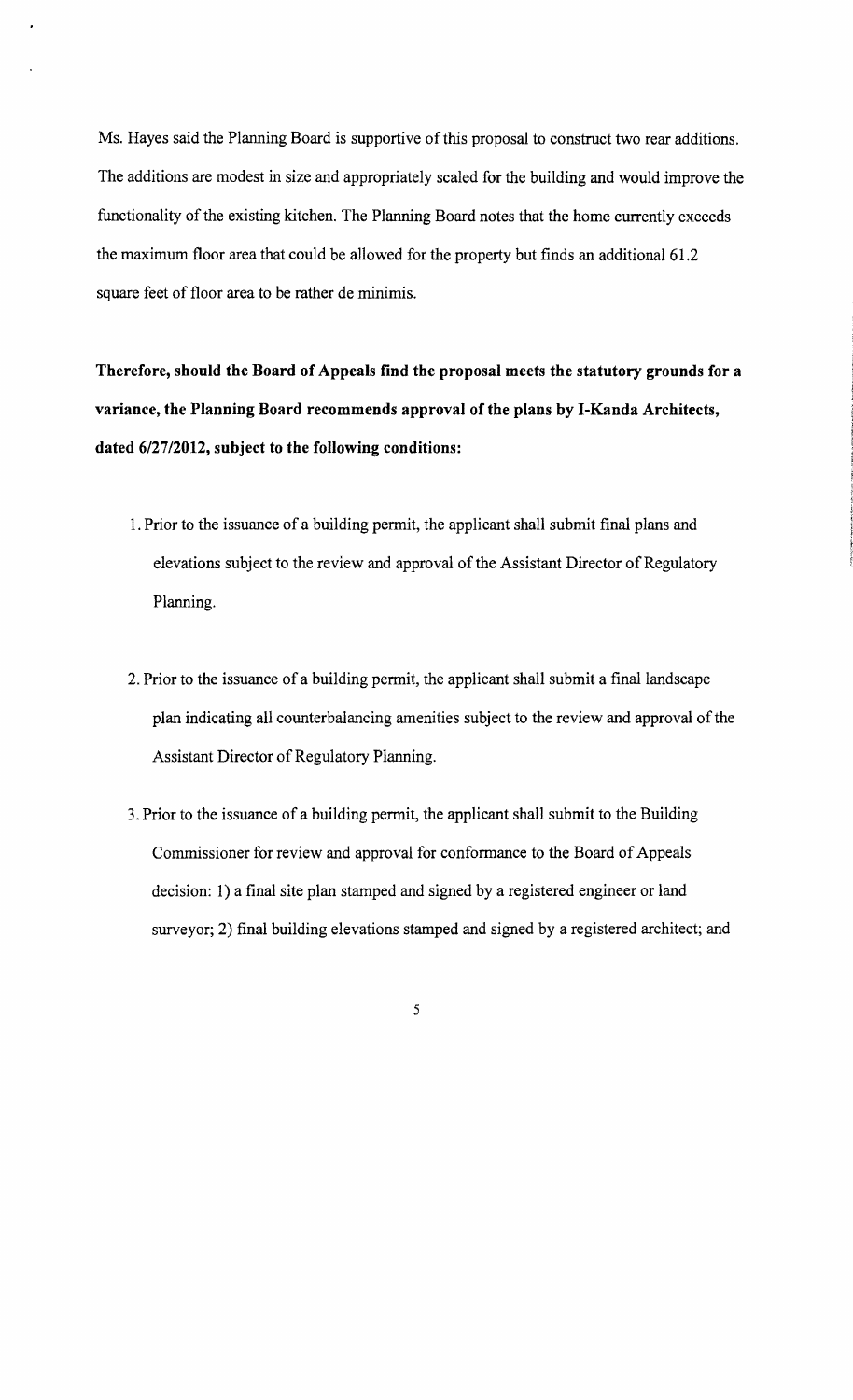3) evidence that the Board of Appeals decision has been recorded at the Registry of Deeds

The Chairman then called upon Michael Yanovitch, Chief Building Inspector, to deliver the comments of the Building Department. Mr. Yanovitch stated that the Building Department has no issue with the request for relief. The structure is designed well and if the Board grants relief the Building Department will ensure compliance with the Building Code.

During deliberation Board Member Serafin expressed concern that the requirements to grant a variance have not been met. Board Member Zuroff agreed with Board Member Serafin. Chairman Geller said he believes the case meets the requirement under **Section 5.43** of the Zoning By-Law and **Section 9.05** of the Zoning By-Lawbut that it does not seem to meet the requirements necessary to grant a variance. Lara Curtis Hayes, planner, suggested that the applicant recalculate the FAR to determine whether it is possible to grant relief solely based on special permits. Chairman Geller asked Attorney Walters if he wanted to request a continuance to give his client time to re-calculate the FAR. Mr. Walters requested a continuance, which was granted by the Chairman.

#### **October 11,2012 7:00PM 25 Copley Street continued:**

Present at the hearing was Chairman, Jesse Geller and Board Members Lisa Sarafin and Mark Zuroff. Attorney Jacob Walters, Business address 27 Harvard Street, Brookline, MA presented the case for the petitioners.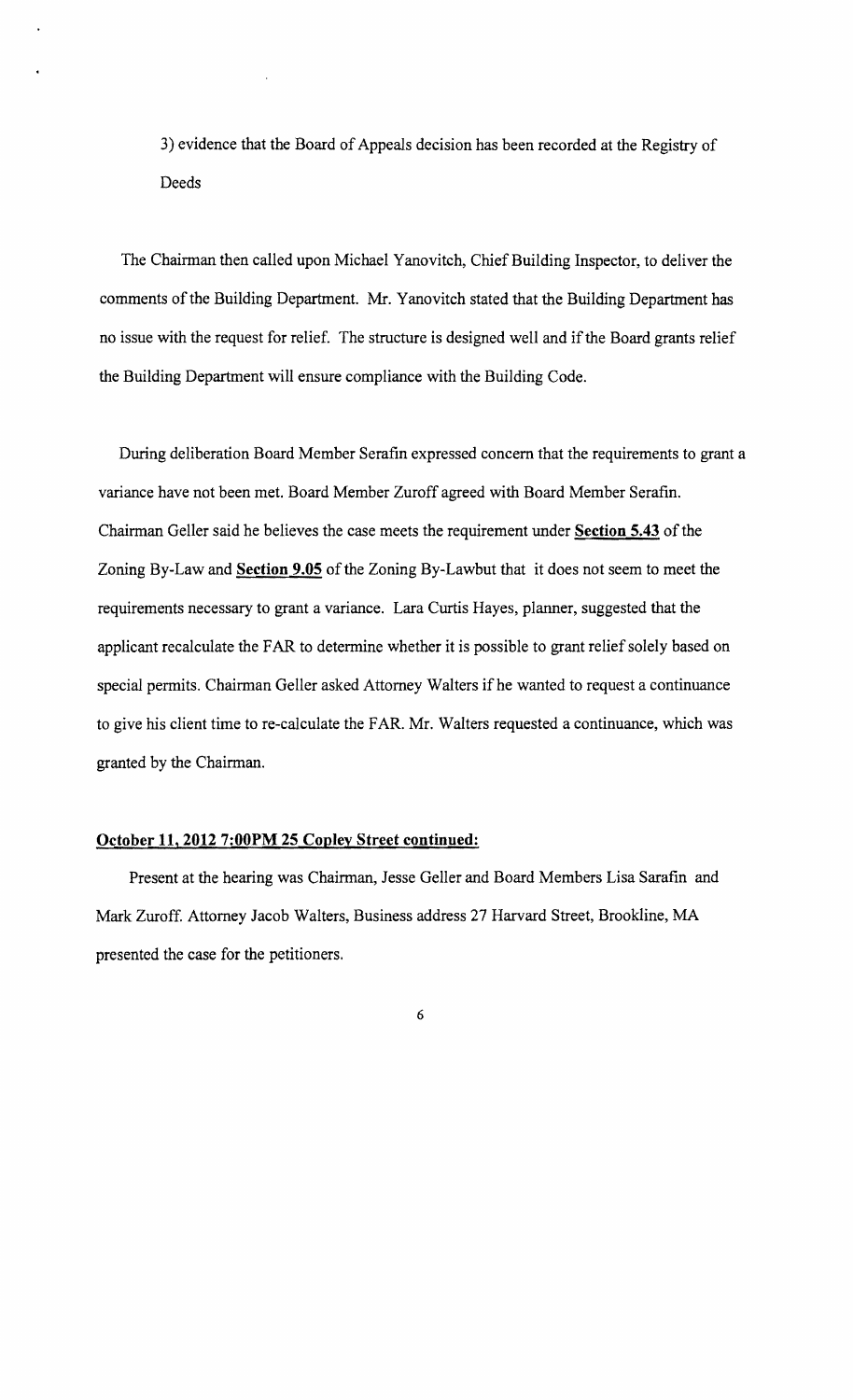Attorney Walters said he is happy to report that the architect was able to revise his calculations through careful re-measurement and reading of the Zoning By-Law. He said the result is the proposal would qualify for a special permit under **Section 5.22.3.c** of the Zoning By-Law in that the increased floor area is less than 350 square feet and is not more than one hundred fifty (150%) percent of the permitted Gross Floor Area. Mr. Walters stated that all other relief could be granted by Special Permits, under **Section 5.43** of the Zoning By-Law and **Section 8.02.2** of the Zoning By-Law. In this case the petitioners are proposing additional landscaping at the rear of the property as a counterbalancing amenity under **Section 5.43** of the Zoning By-Law. Mr. Walters went on to say that the requested Special Permits conformed to the requirements of **Section 9.05** of the By-Law in that the location of the additions are appropriate, no nuisance would be created and traffic would in no way be affected. Mr. Walters concluded his remarks by saying that all the abutters have sent letters of support for the petitioners' project and urged the Zoning Board of Appeals to grant the requested Special Permits.

Board Member Zuroff asked what the petitioners would provide for counterbalancing amenities. Mr. Walters confirmed there would be additional landscaping provided at the rear of the property. Chairman Geller said that he believes the proposal meets the requirements under **Section 9.05** of the Zoning By-Law for the reasons specified by Mr. Walters, and is worthy of a special permits under **Section 5.43** of the Zoning By-Law and **Section 8.02** ofthe Zoning By-Law. Board Member Serafin agreed with Chairman Geller.

The Zoning Board, having deliberated on this matter and having considered the foregoing testimony, concludes that it is desirable to grant Special Permits as requested by the petitioners and that the petitioners have satisfied the requirements necessary for relief under **Sections**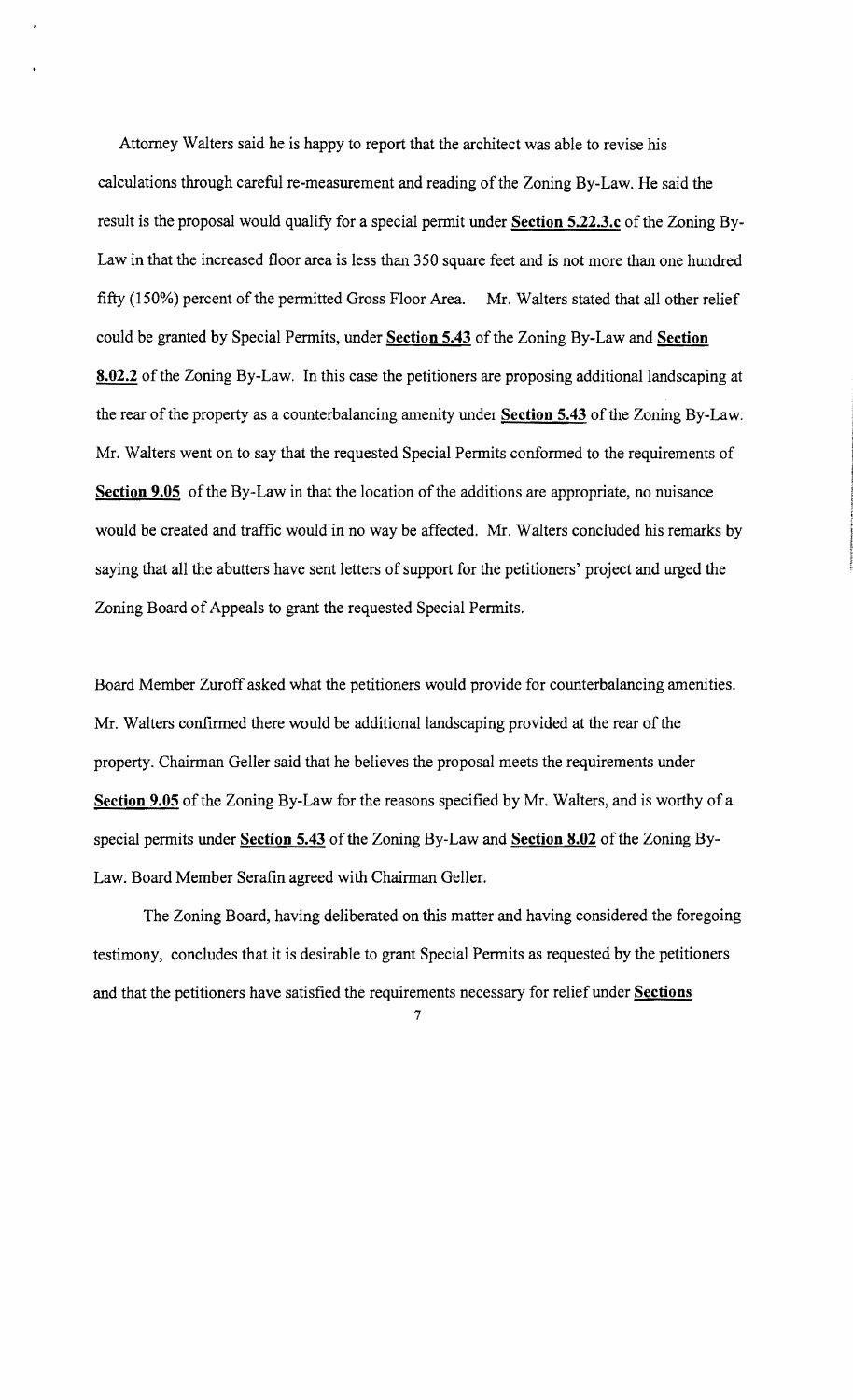**5.22.3.c, 5.43, 8.02.2, and 9.05** of the Zoning By-Law and made the following specific findings pursuant to **Section 9.05** of the Zoning By-Law:

- a. The specific site is an appropriate location for such a use, structure, or condition.
- b. The use as developed will not adversely affect the neighborhood.
- c. There will be no nuisance or serious hazard to vehicles or pedestrians.
- d. Adequate and appropriate facilities will be provided for the proper operation of the proposed use.

Accordingly, the Board voted unanimously to grant the requested relief subject to the following conditions:

- 1. Prior to the issuance of a building permit, the applicant shall submit final plans and elevations subject to the review and approval of the Assistant Director of Regulatory Planning.
- 2. Prior to the issuance of a building permit, the applicant shall submit a final landscape plan indicating all counterbalancing amenities subject to the review and approval of the Assistant Director of Regulatory Planning.
- 3. Prior to the issuance of a building permit, the applicant shall submit to the Building Commissioner for review and approval for conformance to the Board of Appeals decision: 1) a final site plan stamped and signed by a registered engineer or land surveyor; 2) final building elevations stamped and signed by a registered architect; and 3) evidence that the Board of Appeals decision has been recorded at the Registry of Deeds